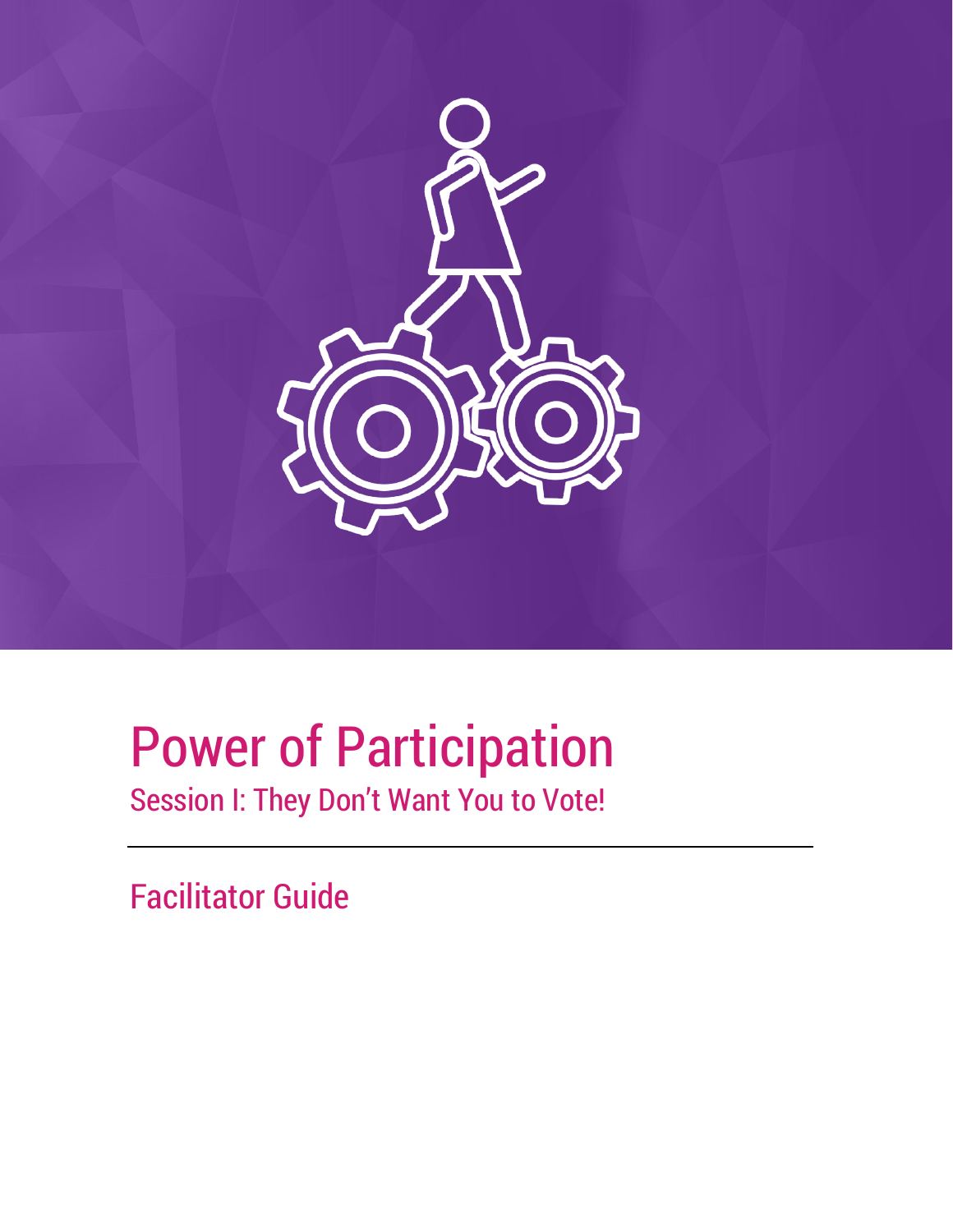# THEY DON'T WANT YOU TO VOTE!

## Snapshot



### **Session Goals:**

- To educate participants about the history of who has been allowed to vote, and who hasn't, during different periods of history
- To remind people of the long, hard struggles to gain voting rights, and why people involved in those struggles felt it was important to fight for the right to vote
- To help participants locate themselves in this history
- To connect the dots and make the case that voting, or not voting, significantly impacts local, state, and national power dynamics
- To build strong energy and enthusiasm for voting
- To develop a strong sense of connection among the participants, and from the participants to 9to5

## **卡IPrep & Set-Up**

## Materials/handouts needed:

- $\Box$  Key word definitions
- $\Box$  Facilitator voter timeline packet
- $\Box$  Participant voter timeline packets
- $\Box$  Evaluation forms

## Equipment/supplies needs:

- Easels
- $\Box$  Flip chart paper
- Markers
- **Tape**
- $\Box$  Paper and pens for participants

### Room Set-up:

- $\Box$  Easel(s) with flip chart paper easily accessible for facilitator
- $\Box$  Chairs in a circle
- $\Box$  Work tables outside the chair circle
- $\Box$  Covered, pre-assembled timeline arranged around the room on the walls/windows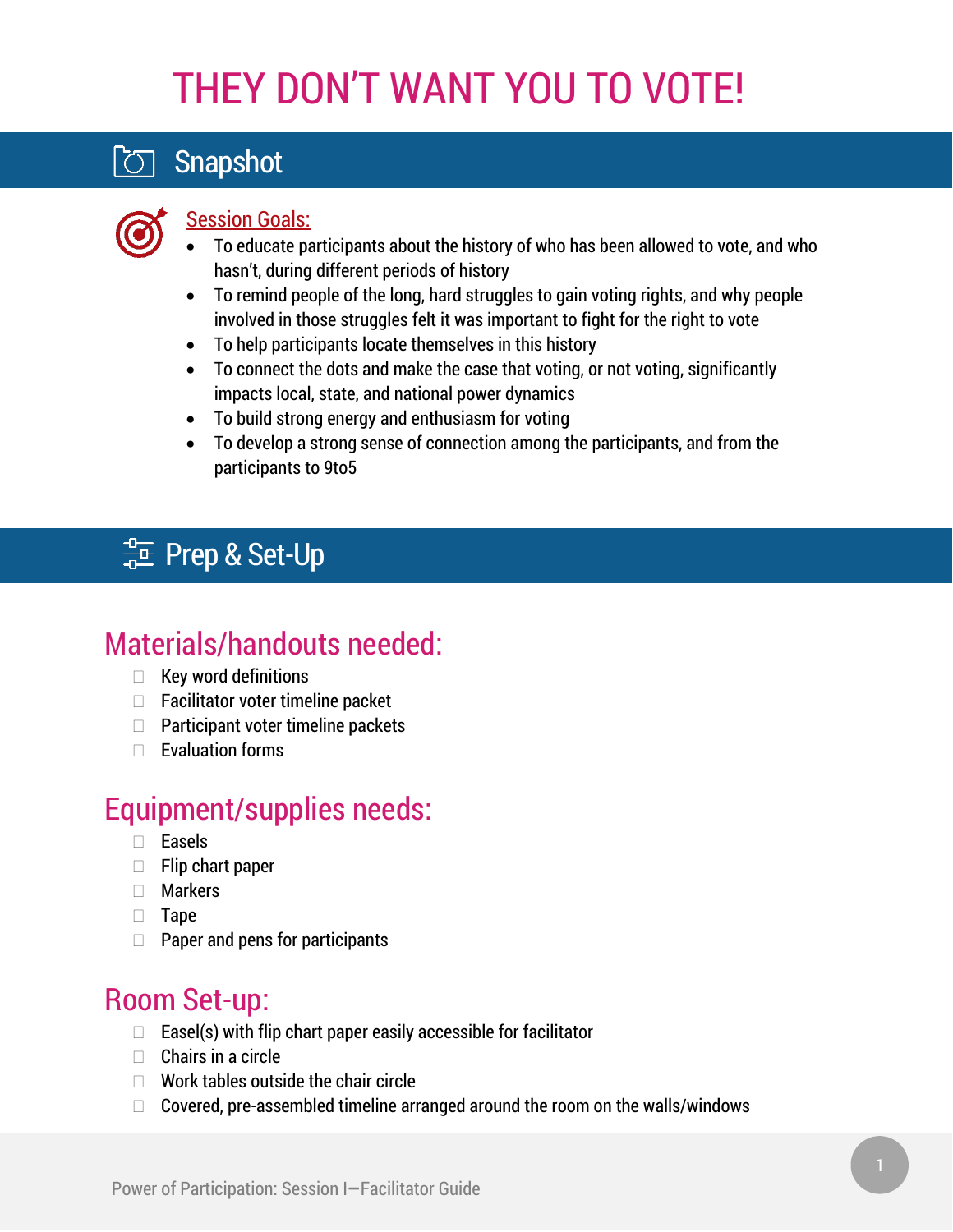## $\equiv$  Section I-Introductory Activities

### Key Components:

| $\overline{\circ}$ 3 mins  | Welcome                                       |
|----------------------------|-----------------------------------------------|
| $\overline{\circ}$ 3 mins  | Intro to 9to5                                 |
| $\overline{\circ}$ 10 mins | <b>Participant intros and icebreaker</b>      |
| $\overline{\circ}$ 5 mins  | Series and session purpose overview           |
|                            | What the next 1 1/2 hours will look like      |
| $\overline{\circ}$ 4 mins  | Group agreements and answers to any questions |

## Section II-Core Activity

### Key Components:

| $\vert$ $\dot{\bigcirc}$ 7 mins | Introduce exercise   |
|---------------------------------|----------------------|
| $\overline{\circ}$ 15 mins      | Small group work     |
| $\overline{O}$ 18 mins          | Art gallery activity |

### Script/key points:

Introduce Exercise (7 mins)

We're going to begin by reviewing some key terms that we'll be using throughout the series:

- Democracy: A system of government in which power is vested in the people, who rule either directly or through elected representatives. The U.S. is a representative democracy—voters elect officials to represent them.
- Disenfranchise: To deprive a person of rights and/or privileges.
- Power: The ability to make things happen or not happen.

### 25 mins

### 40 mins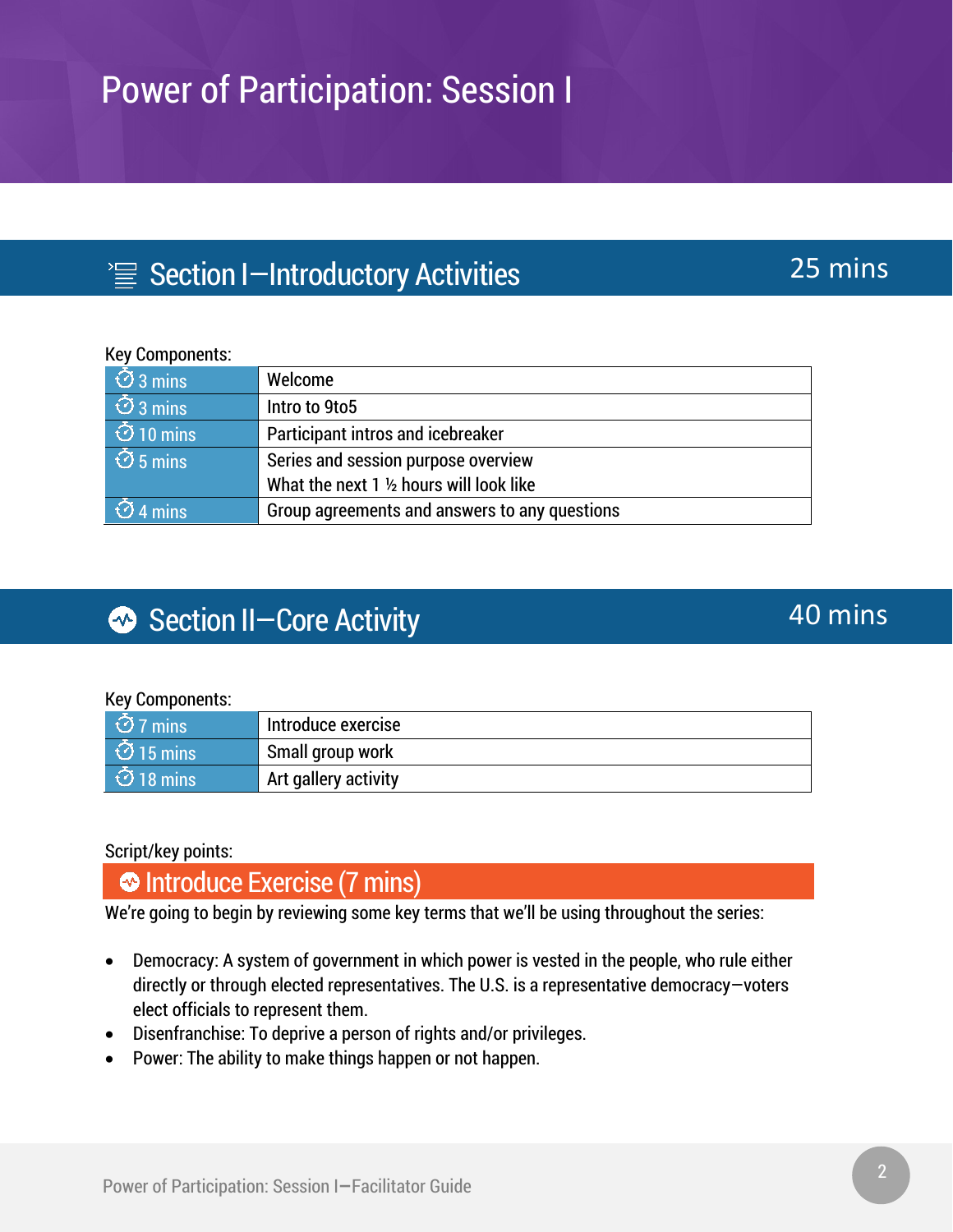# Facilitator Comments:

We're going to spend the next forty minutes or so reviewing the history of the U.S. related to voting rights from the founding of the country to now. Let's set the stage by reviewing what was happening in the early years of the nation:

- 1776: Only people who own land can vote
- 1787: No Federal voting standard; states decide who can vote
- 1789: George Washington is elected President—only 6% of the population can vote
- 1790: Naturalization Law is passed stating that only "free white" immigrants can become naturalized citizens.

The precedents set when the country began—limiting voting to primarily land-owning white men lay the groundwork for voting rights struggles that continue to this day. And they also created the messy situation we still have—we do not have uniform Federal voting standards. Every state sets many of it's own rules, so voting rights vary tremendously from one state to another.

### Small Group Work (15 mins)



Now we're going to break up into small groups. Each group will get the same set of handouts. Working together as a team put the slides in the order you think is correct with the date you think is correct.



Distribute shuffled timeline images and dates.

## Art Gallery Activity (18 mins)

Reveal the actual timeline and ask for insights and comments from the full group.

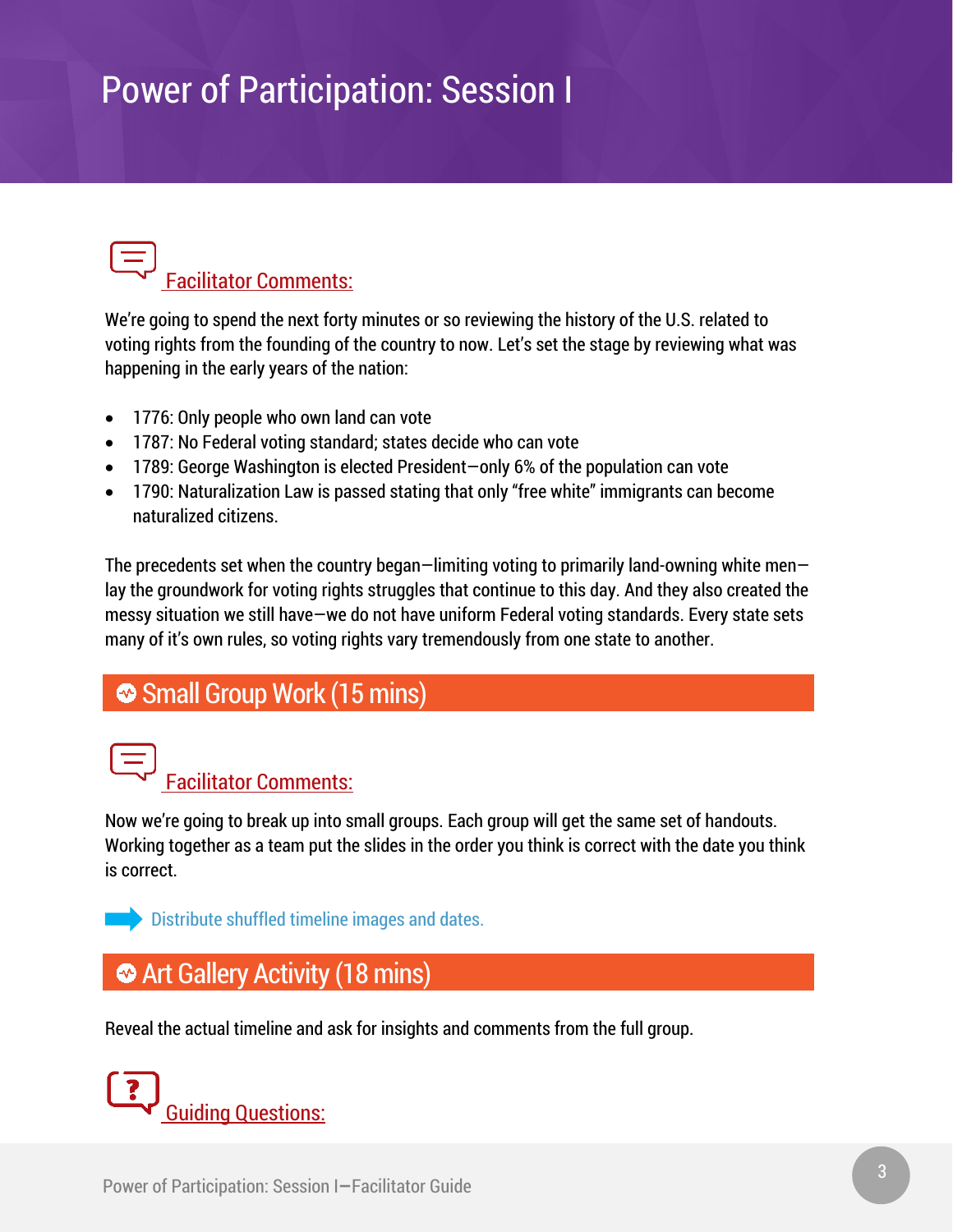- What are the key messages you get from looking at the timeline?
- What are some of the slides that really stand out for you?



Our work is far from done; there are still many citizens of the U.S. who do not have voting rights:

- In 2000 residents of U.S. colonies were made citizens, but they were denied the right to vote
- Voting rights for formerly incarcerated individuals are determined by the states—there is no uniform federal policy and many states deny the vote to people who have been incarcerated
- And voter suppression is on the rise in many states—we'll look at this in-depth in Session III

### Section III-Discussion & Punchlines

### **Key Components:**

| $\overline{\circ}$ 5 mins | Pair sharing                  |
|---------------------------|-------------------------------|
| $\overline{\circ}$ 3 mins | Informal report back          |
| $\overline{\circ}$ 5 mins | <b>Facilitator punchlines</b> |

### Script/key points:

### 5 mins

Pair sharing: Ask participants to pair up



- Did anything surprise you about the activity we just did?
- Did it change your thinking about voting and voting rights?

### 3 mins

Informal report back from a few participants

13 mins